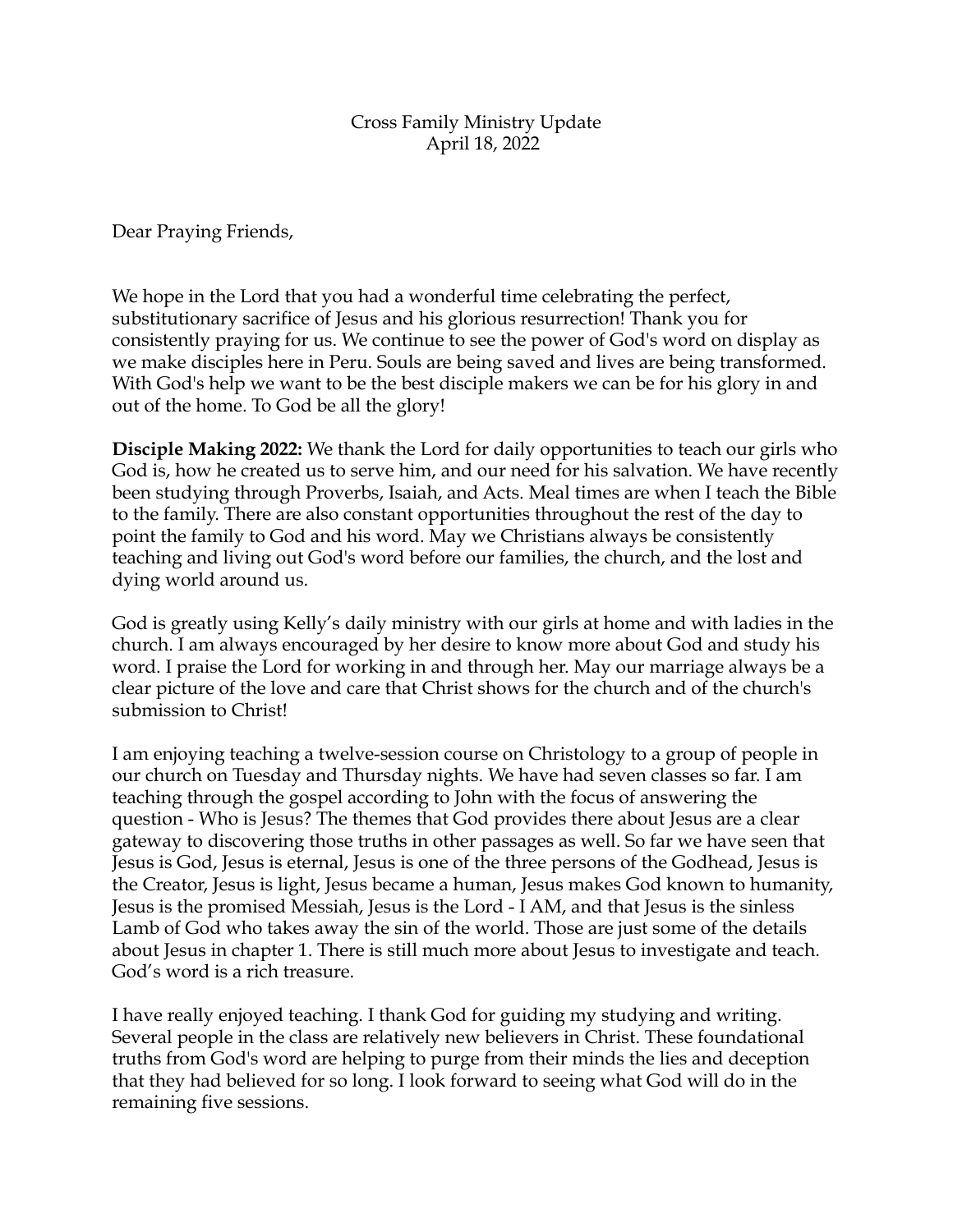We thank the Lord that the Saturday kids Bible clubs are going well. We are glad for the opportunity to teach the children about the Lord. We are glad to see more church members becoming an active part of the disciple-making ministries of the church. Some of them accepted Christ, were baptized, and became members of the church in the past couple years. God is unmistakably producing spiritual fruit in them. Praise God! They are now actively involved in the disciple making process in their homes, at their jobs, and in the church. What a wonderful God we serve!

One thing that makes us sad, though, is to see children from the community who in many cases are practically raising themselves. They seem to have free rein to come and go as they please throughout the day and night. We pray that more parents will come to know Jesus as their Savior, actively care for their families, and lead them to know and serve the Lord.

**"The testing of your faith produces perseverance":** We thank the Lord for his daily grace. We have recently had several rounds of sickness come through our family. We thank God that we are feeling better these days. Being sick or experiencing other challenges of life that change daily schedules and plans are always good reminders of the human weakness that we experience and our need for God's strength, care, and guidance at all times. We praise God that he is holy, sovereign, all-powerful, wise, and perfect in all of his attributes in contrast to our wickedness, weakness, and foolishness as humans.

## James 1:2–5 (NIV)

Consider it pure joy, my brothers and sisters, whenever you face trials of many kinds, because you know that the testing of your faith produces perseverance. Let perseverance finish its work so that you may be mature and complete, not lacking anything. If any of you lacks wisdom, you should ask God, who gives generously to all without finding fault, and it will be given to you.

Kelly and I thank God for the help that he gives. We thank him for how he is working through his word and Spirit in our family. Our desire is to be wise stewards of all the resources that he provides for his glory. We thank him for helping us make consistent changes in our thinking and choices. By his grace, we want to love and serve him with all our heart, soul, mind, and strength. Key points of stewardship in this endeavor are getting to know him better through his word each day, teaching others who he is and what it is to follow him, getting the sleep that we need, exercising, eating nutritious foods, etc. We want to serve the Lord with strength while he provides that; and when he chooses that we serve him through times of weakness, pain, trial, difficulty, etc. we know he is guiding our steps.

## Mark 12:28–31 (NET)

 Now one of the experts in the law came and heard them debating. When he saw that Jesus answered them well, he asked him, "Which commandment is the most important